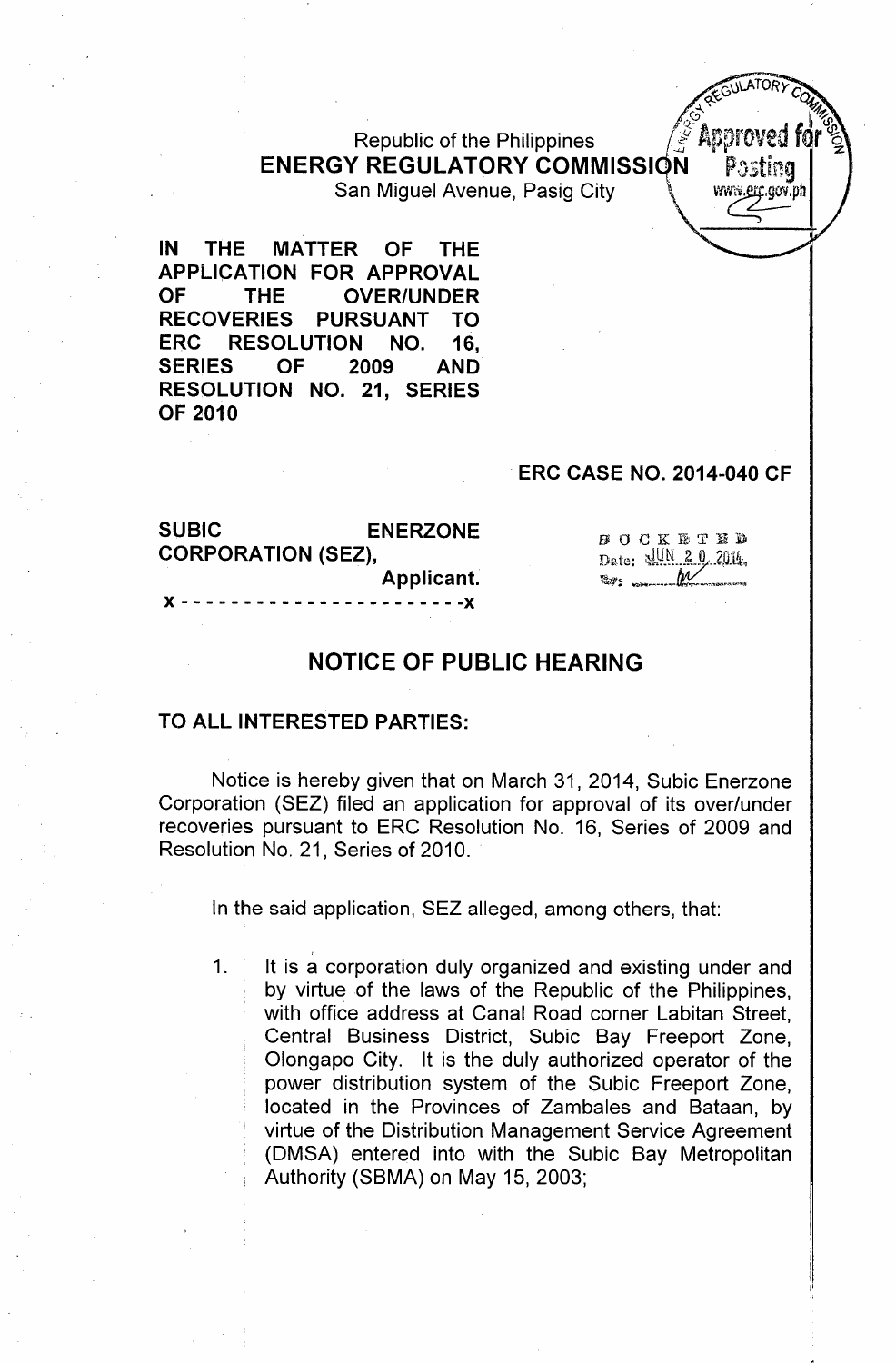ERC Resolution No. 16, Series of 2009 and Resolution No. 21, Series of 2010

- 2. On July 13, 2009, the Commission issued Resolution No. 16, Series of 2009, entitled "A Resolution Adopting The Rules Governing The Automatic Cost Adjustment And True Up Mechanisms And Corresponding Confirmation Process For Distribution Utilities";
	- 2.1 Resolution No. 16, Series of 2009 provided the formula for the determination of the Generation, Transmission, System Loss,<sup>1</sup> Lifeline Subsidy, and Franchise and Business Taxes Rates.<sup>2</sup> Likewise, it provided for the calculation of Over- and Under-Recoveries on said rates due to the variance in the allowable cost and the revenues billed using the applicable formula $^3$
	- 2.2 Under Resolution No. 21, Series of 2010<sup>4</sup>, Luzon distribution Utilities (DUs) were given until March 31, 2014 to file their applications for adjustments implemented for the billing months January 2011 to December 2013;

# The Instant Application

3. The instant application is being filed pursuant to the above Resolutions of the Commission. Based on the formula on the various automatic cost adjustments and true-up mechanisms under Resolution No. 16, Series of 2009, as amended by Resolution No. 21, Series of 2010, it incurred Over- and Under-Recoveries, for the period January 2011 until December 2013;

Resolution No. 21, Series of 2010 issued on October 18, 2010 modified the formula for the determination of the Systems Loss Rate Over/Under Recovery

<sup>2</sup> Article 2 of Resolution No. 16, Series of 2009

Article 4 of Resolution No. 16, Series of 2009

<sup>4</sup> "A Resolution Amending Section 4 of Article 4 and Section 1 of Article 5 of the Rules Governing the Automatic Cost Adjustment and True-Up Mechanisms and Corresponding Confirmation Process for Distribution Utilities" (issued on October 18, 2010)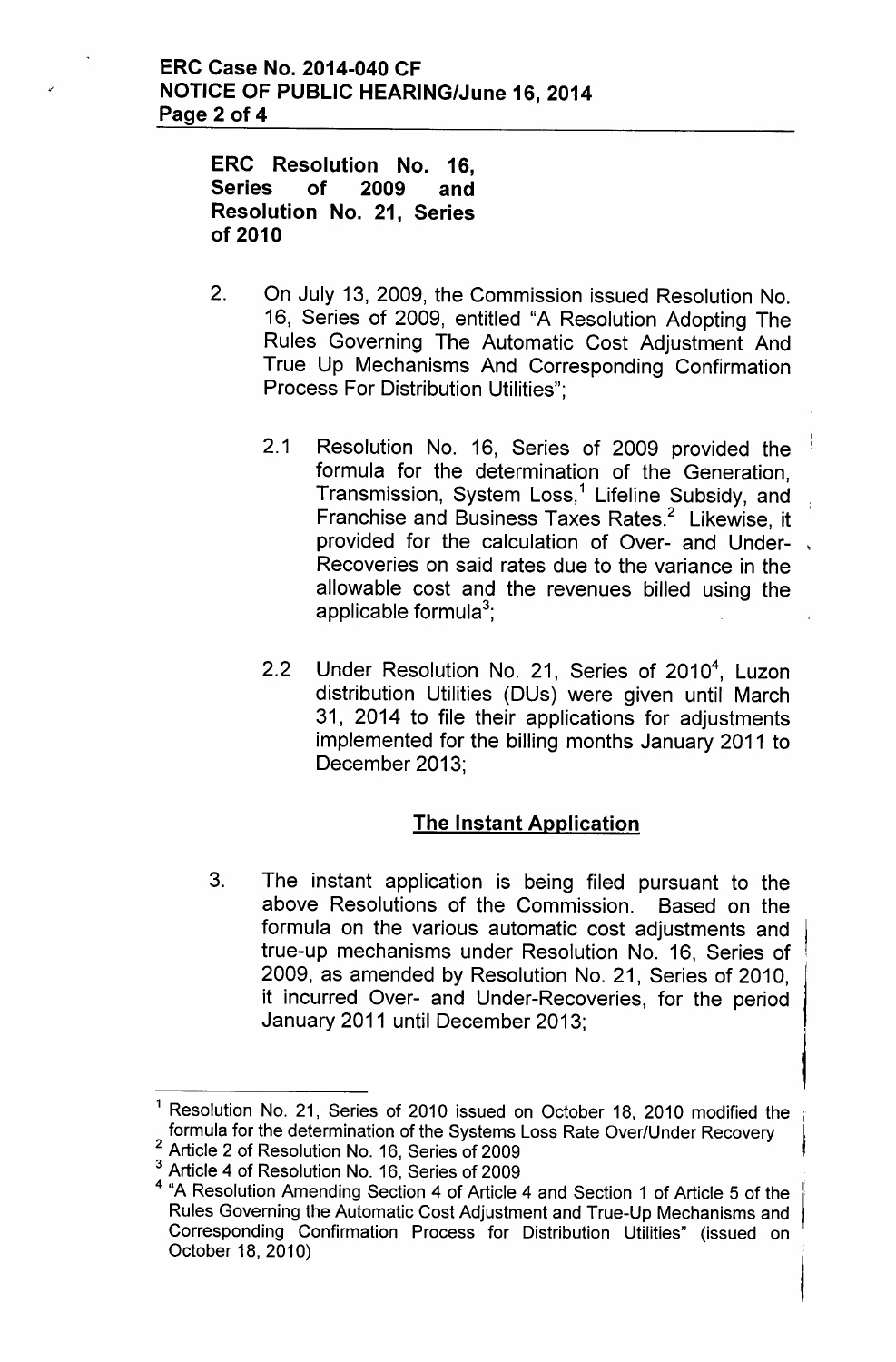4. The breakdown of the Over- and Under-Recoveries are attached to the application, and may be summarized as follows:

| <b>Particulars</b> | Under/(Over)<br><b>Recoveries</b><br>(PhP) |
|--------------------|--------------------------------------------|
| Generation         | 29,845,453.42                              |
| Transmission       | (13, 204, 026.60)                          |
| <b>System Loss</b> | 4,531,283.44                               |
| Lifeline           | (35,780.07)                                |
| Total              | 21,136,930.19                              |

5. Hence, it is entitled to recover the amount of PhP21,136,930.19 as Net Under-Recovery for the billing periods January 2011 to December 2013; and

#### Prayer

6. Thus, it prays that after due notice, hearing, and examination, the application be approved and it be authorized to recover the amount of PhP21, 136,930.19 as Net Under-Recovery, resulting from the following:

| <b>Particulars</b> | Under/(Over)<br><b>Recoveries</b><br>(PhP) |
|--------------------|--------------------------------------------|
| Generation         | 29,845,453.42                              |
| Transmission       | (13, 204, 026.60)                          |
| <b>System Loss</b> | 4,531,283.44                               |
| Lifeline           | (35, 780.07)                               |
| Total              | 21,136,930.19                              |

The Commission has set the application for initial hearing. expository presentation, pre-trial conference and evidentiary hearing on July 8, 2014 (Tuesday) at two o'clock in the afternoon (2:00 P.M.) at the ERC Hearing Room, 15<sup>th</sup> Floor, Pacific Center Building, San Miguel Avenue, Pasig City.

 $\cdot$